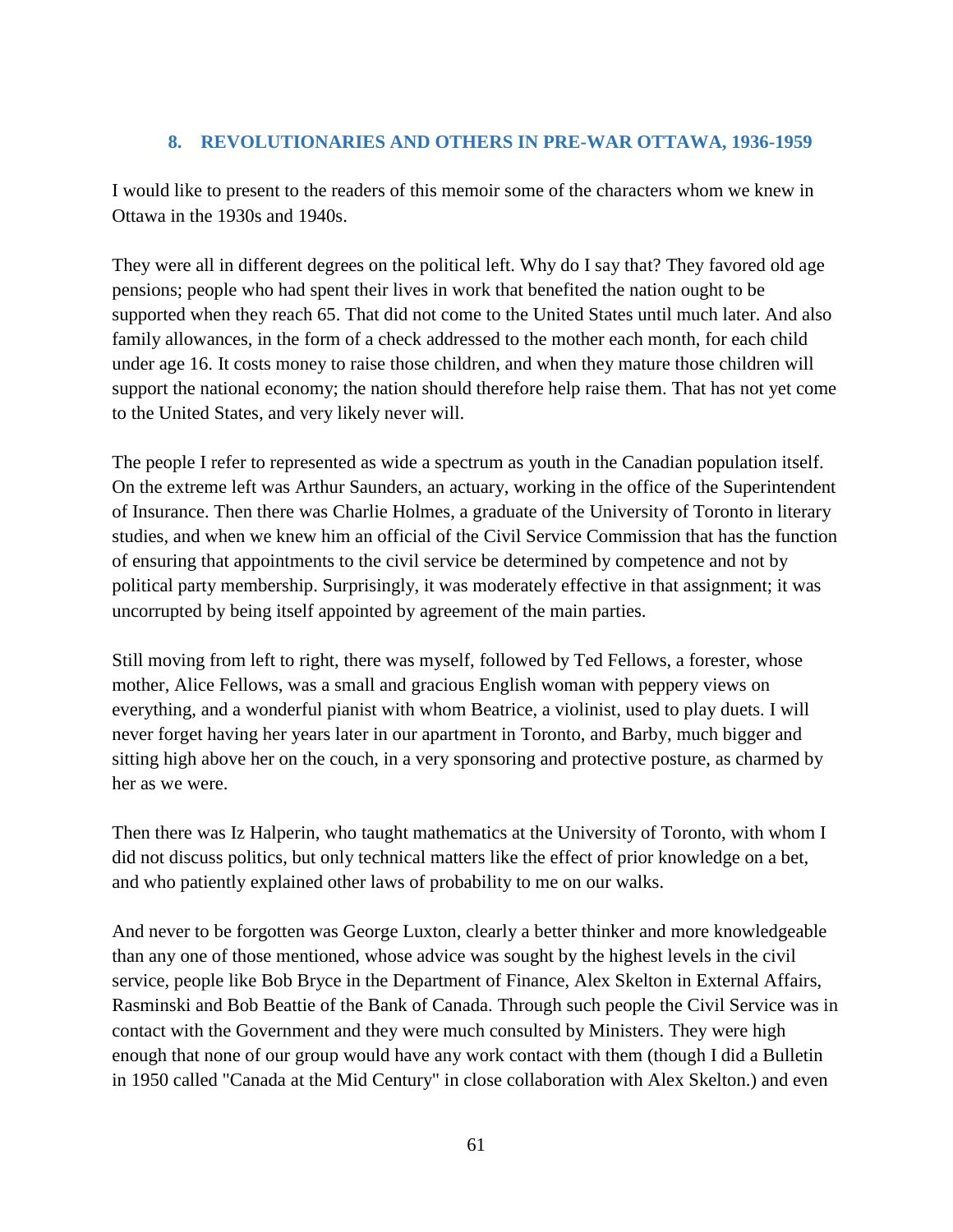less would we meet them socially. But we did have vicarious contact with them through George Luxton.

Alas George Luxton had tuberculosis, before the day when it could be treated with antibiotics, and he died before reaching 30. In his last hours I and others of his friends were admitted into his sickroom one at a time to say good bye. Those five minutes I spent with him were the saddest in my life.

Then the war broke out, and soon after we had the Gouzenko affair. Gouzenko, a renegade Russian, perhaps thinking to curry favor with his new masters, declared that the Soviet Embassy had been in contact with various Ottawa citizens. Included was Iz Halperin. When the RCMP apprehended Iz he clammed up. Whatever they asked he answered "I have nothing to say". Since the authorities were not prepared to refer the matter to the courts they just sent him home.

Quite different was the case of Kathleen Willsher, working in the British Embassy. Lacking the steady nerves of Iz Halperin, when she was approached she was vague enough to give the impression that Gouzenko was right, She got three years in prison for no crime that any reputable person could specify. She suffered a serious miscarriage of justice just for being too soft under interrogation. An example of what war fever can do to justice.

Very much part of our group was Herbert Norman, later to play a tragic role in Canadian history. His biography is given below, and in much more detail in a film made by the Canadian Film Board. (When I last tried to obtain it, it was one of the few NFB films not sold in the United States. Why?)

## **E. Herbert Norman: The man who might have been, Ottawa, 1910-1956**

Herb, another graduate of the University of Toronto, had come to Ottawa at an entrance level of the Department of External Affairs. We got to know him well, along with his charming wife Irene. He had made himself an authority on Japan. Born in Kyoto, son of missionaries, he spoke, read and wrote Japanese well. Our friend Charlie Holmes, who had been in his college class at the University of Toronto, introduced us. (Charlie admired him, just as he disliked Northrop Frye, another classmate and a world famous literary critic.)

Herb rose in the Department of External Affairs, and after some lesser experience abroad, was appointed Canadian Ambassador to Egypt. When the United States, with the phobia then prevalent, declared him a Communist, the Canadian Government asked the Royal Canadian Mounted Police to investigate. The RCMP (never accused of being soft on Communism) investigated thoroughly and gave Herb a clean bill of political health. He was not a Communist though he knew some Communists as did most liberals, and was totally trustworthy. The RCMP,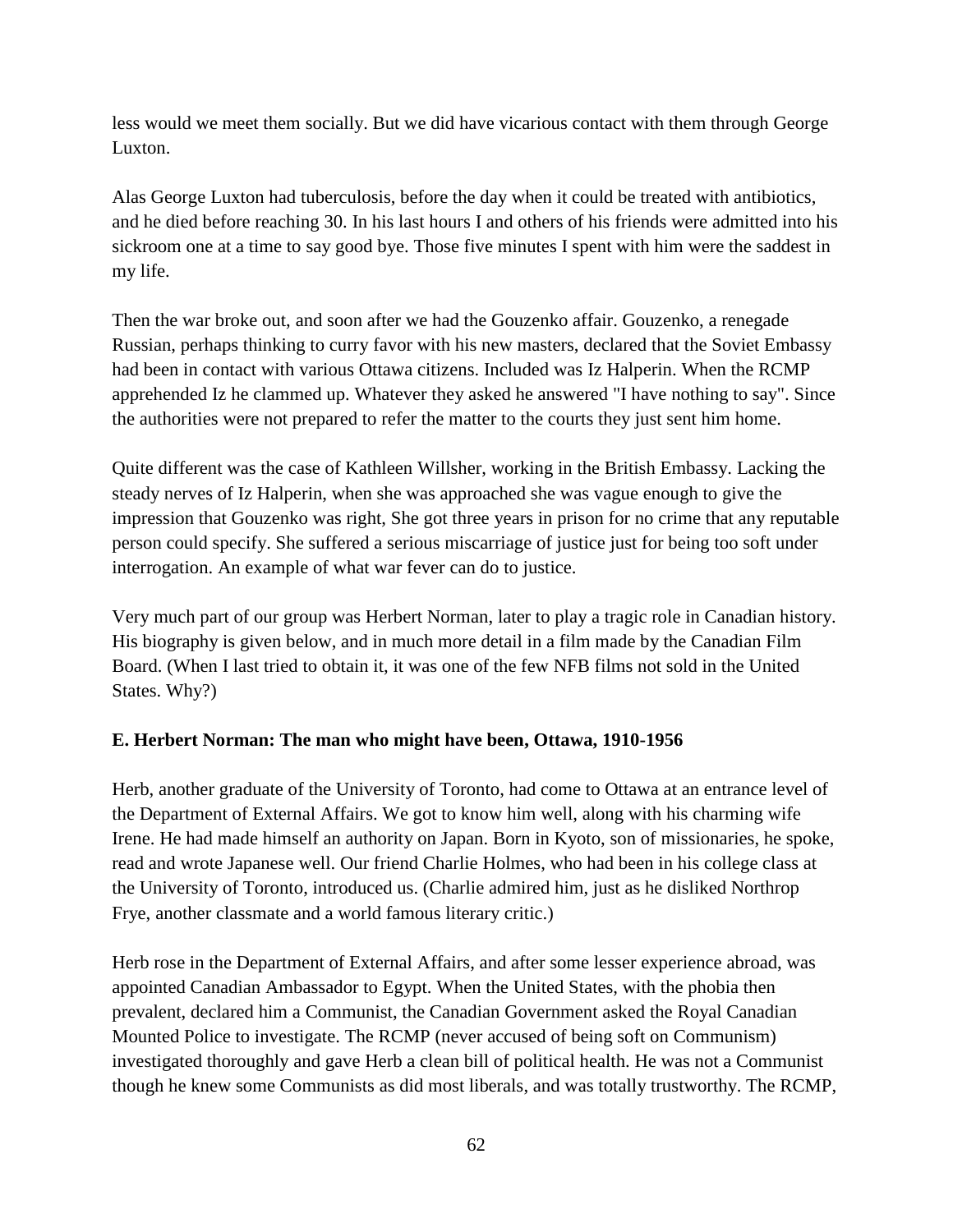like the FBI a national police force, were as suspicious of Communism as anyone in Washington and on such a matter were above suspicion of bias.

It was 1956, and negotiations were going on between Israel and Egypt, with the United States hoping to arrange a peace. But Herb Norman had established excellent relations with the Egyptian President, Gamal Abdal Nasser, whom he convinced of the advantages of Canadian peace-keeping troops in the Sinai. It was at that point that the spectre of Herb's totally imaginary communism was dragged up in Congress. Herb was sensitive enough that the charges demoralized him and on April 4, 1957 he committed suicide by jumping from a rooftop. He was 47 years of age. His ashes are laid to rest next to the tomb of the poet Shelley in the Protestant cemetery in Rome. The reasons why he committed suicide are still being debated.

The NFB movie has him speaking through an actor: "I am too tired of it all. The forces against me are too formidable, even for an innocent man. And it is better to go now than to be forever pelted with mud."

And after his death his best friend, Moryuama Masao wrote: "If Herbert Norman, who so loved the good in men, and who had such faith in the power of reason to persuade men, has ended his short life in the midst of fanaticism and prejudice and intolerance, what should we do--we who remain behind?"

The State Department had its way and could do its work with no risk of being put in the shadow of the Canadian Embassy.

Herbert Norman was a Canadian diplomat in the best British tradition, in which representatives of the nation abroad are professional diplomats--with university training in history or languages or other relevant discipline, knowing or capable of quickly learning, the history, culture and language of the country to which they are accredited.

The British tradition of democracy includes a neutral public service, working for whatever party is in power. This is not the American way. As a Canadian I was surprised and shocked when I learned that the head of the U.S. Bureau of the Census need know nothing of statistics, but did need to have done service to the party in power.

The Canadian Film Board, a distinctively Canadian institution, held great attraction for us. Its offices were a block away from the DBS, and we came to have close friends in the CFB. They included Margaret-Ann Adamson (by subsequent marriage Lady Elton), Guy Glover, and Norman MacLaren, the latter a highly original maker of films directly drawn on the celluloid, and at an evening party in Margaret-Ann's apartment I even met John Grierson, guru of documentary film, visiting from England.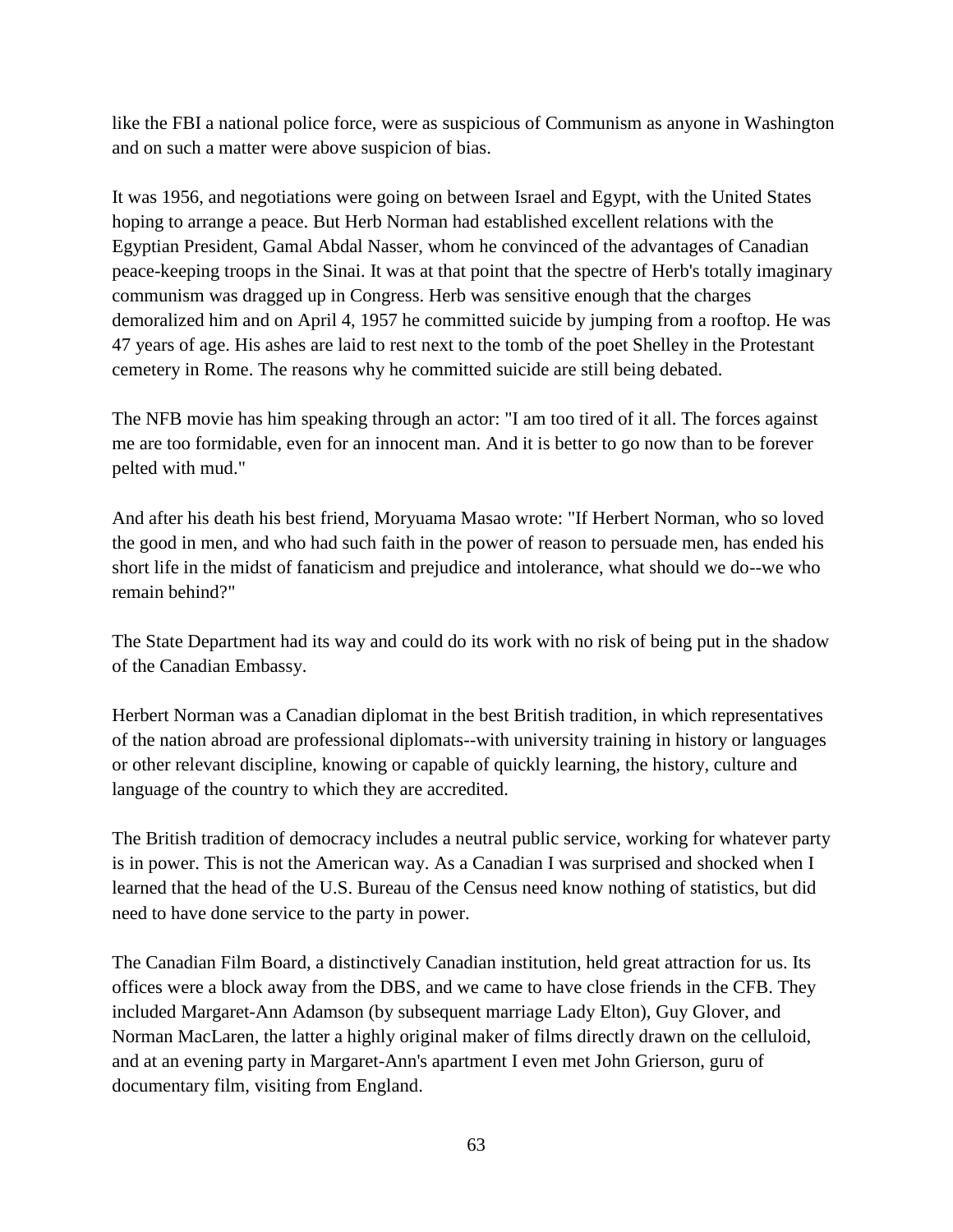During the war Enid Charles, wife of Lancelot Hogben, came to Canada with her son David Hogben and many other seekers of refuge from England. R.H. Coats, who knew her book "The Twilight of Parenthood," found a spot for her in the DBS. She was cordially disliked by the oldtimers in the Bureau, who had worked up to wherever they were, partly because she stepped in at a fairly high rank, partly because she was a graduate of Cambridge, partly because she smoked a great deal and with a long cigarette holder, partly because they saw her attitude as supercilious. She was actually not English but Welsh, though by a scholarship to Cambridge she had learned to speak like any other Cambridge graduate. Few if any miner's daughters in Wales had accomplished such a thing. . Yet in a sense her heart remained in Wales-I remember her telling me how she wept on watching "How Green was my Valley", even though by the time she came to Canada she had an eminent career as demographer and publicist behind her.

I did see Enid from time to time over the succeeding 30 or more years. Once was when I was in London I took a train to Birmingham where I was to have dinner with her and Lancelot Hogben. I was there at the appointed time, but there was no Lancelot. After a time we sat down to eat and were nearly finished when he came in, more than a little cheered by drink. He immediately turned to me and attacked my work as using the fallacious ideas of R.A. Fisher. I had no chance to clear myself of the charge. And then some years later I saw her in Calcutta. And in between we kept up a correspondence.

One of the people she introduced us to was Robert Herdman Pender, an Irish Catholic with a lovely brogue, and a way of clasping and unclasping his hands as he talked, also here for the war, and a Captain in the Intelligence Branch of the Army. He spoke accent-free German and excellent French. The War of 1914-8 had caught him in Germany as a student, and he was taken prisoner. The imprisonment was far from harsh; he was allowed to have books, and even heard lectures from older prisoners who were academics, then could write the examinations of the University of London. The site of the imprisonment was the Berlin race track, and the shelters, the former stables, now cleaned up, surrounding the track. When it began to get cold in the autumn of 1914 and no provision having been made for heating, those responsible found a disused locomotive, and they put a pipe from its boiler through the stalls that formed a circle around the track, ending back at the locomotive.

Pender was a pianist of a kind, and he and Beatrice played duets. While his playing gave only mild pleasure to the audience (ourselves) it put Pender into a state of positive bliss.

In the same way that Pender thought of himself as a pianist he thought of himself as a philosopher. While very much of Catholic religion (though not observing) he put an extra twist on Christianity, decidedly unofficial. For him God was a name for the society as a whole. Whenever the Bible spoke of God it was really referred to the spirit of the society in question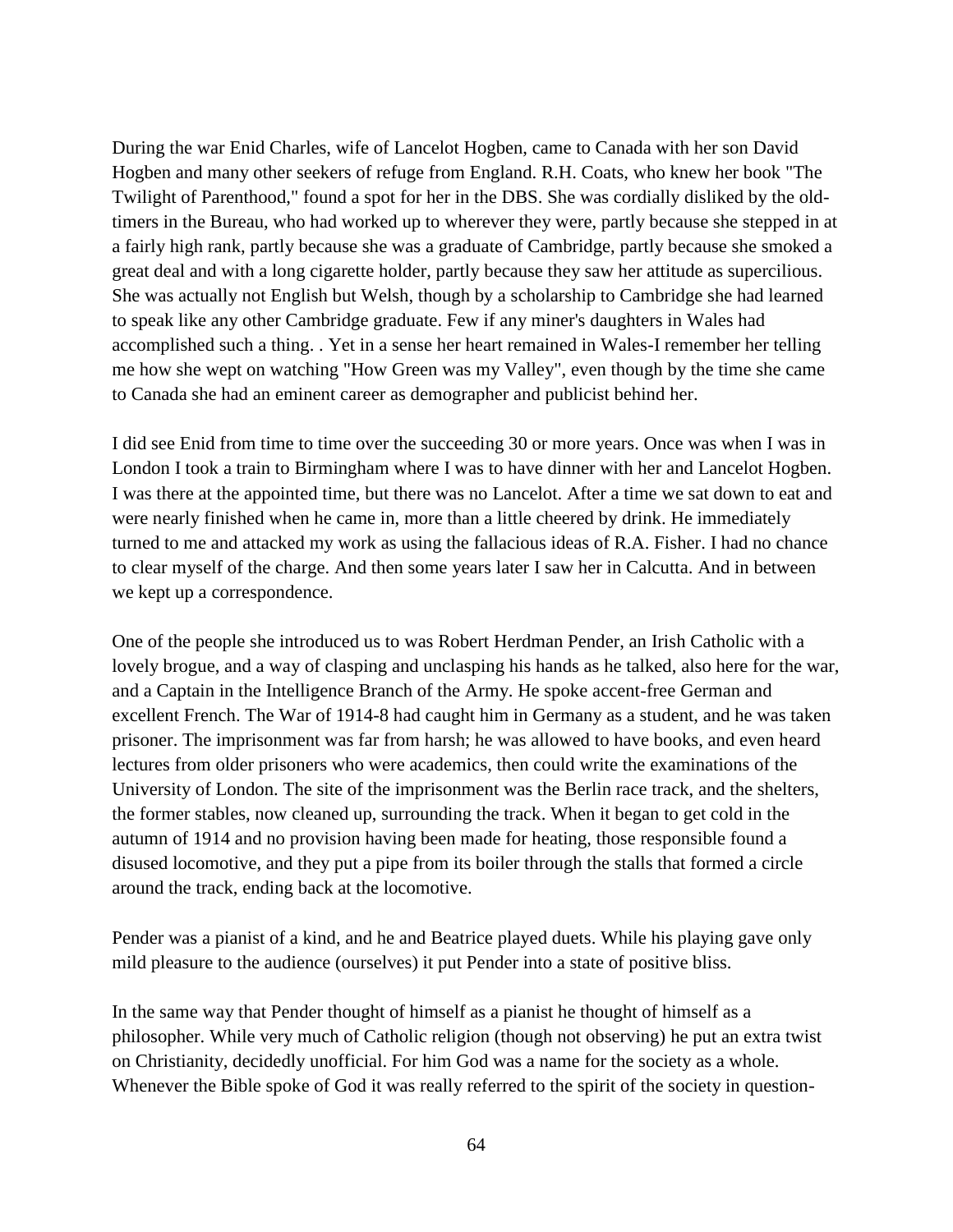whether Catholic, Jewish, or Muslim. And a second proposition: without a name nothing could exist as a social object. For me at the time this was very sophisticated reasoning, the height of intellectual life.

When we got back to Ottawa after 10 months away, our friends hardly knew us, nor we them. Pender was clearly neither a pianist nor a philosopher, though still a very nice guy. And we dared to argue with our Marxist friends along lines that were quite unacceptable.

But on to study at the University of Chicago that changed me so drastically.

# **Study at the University of Chicago, Chicago, 1942-3**

One day in 1941 as I was walking down the hall in the old DBS I met Dr. John Robbins, head of Education Statistics, a quiet-spoken man whom I admired from my very first meeting with him. He was well connected in foundation circles, knew who was who in that (to me mysterious) world where vast sums of money are dispensed for educational purposes. We stopped for a moment to talk, and then he said in his low flat voice that it might be useful for me to get a doctorate. He had been talking to Professor William Ogburn, head of the Sociology Department at the University of Chicago, and there was a fellowship going. He suggested that I write a letter introducing myself to Ogburn, and see what happened. I wrote a page or two, and almost immediately received a letter awarding me the fellowship, funded by the Carnegie Foundation, that would pay me \$2,500 for a year of study towards the doctorate.

So on May 30, 1942, Beatrice and I got off the Ottawa-Toronto-Detroit-Chicago train at Dearborn Station, having sat up all night, intending to go out to the University about 15 miles west of the loop and register. But it turned out to be a holiday, Memorial Day, unknown in Canada, and everything was closed.

We found a hotel and walked around the Loop, found the Field Museum, slept some and so passed the day. The following day we went out to the campus, met Professor Ogburn, scion of an old cotton planting family in Georgia, truly an aristocrat. I saw much of him in later months, and could never talk to him without thinking of the different social levels of our respective ancestors, something that I am sure never entered his mind. He will reappear later in these notes.

Among my teachers was Herbert Blumer, social psychologist, student of George Herbert Mead, a pragmatist philosopher, and himself as much philosopher as sociologist. Also Louis Wirth, student of German sociology, and author of a celebrated book on the manner of life of the immigrant Jewish community of Chicago. His ancestry must have been about the same as mine, and we did not get along at all well, mostly because I was quantitative and mathematical, and he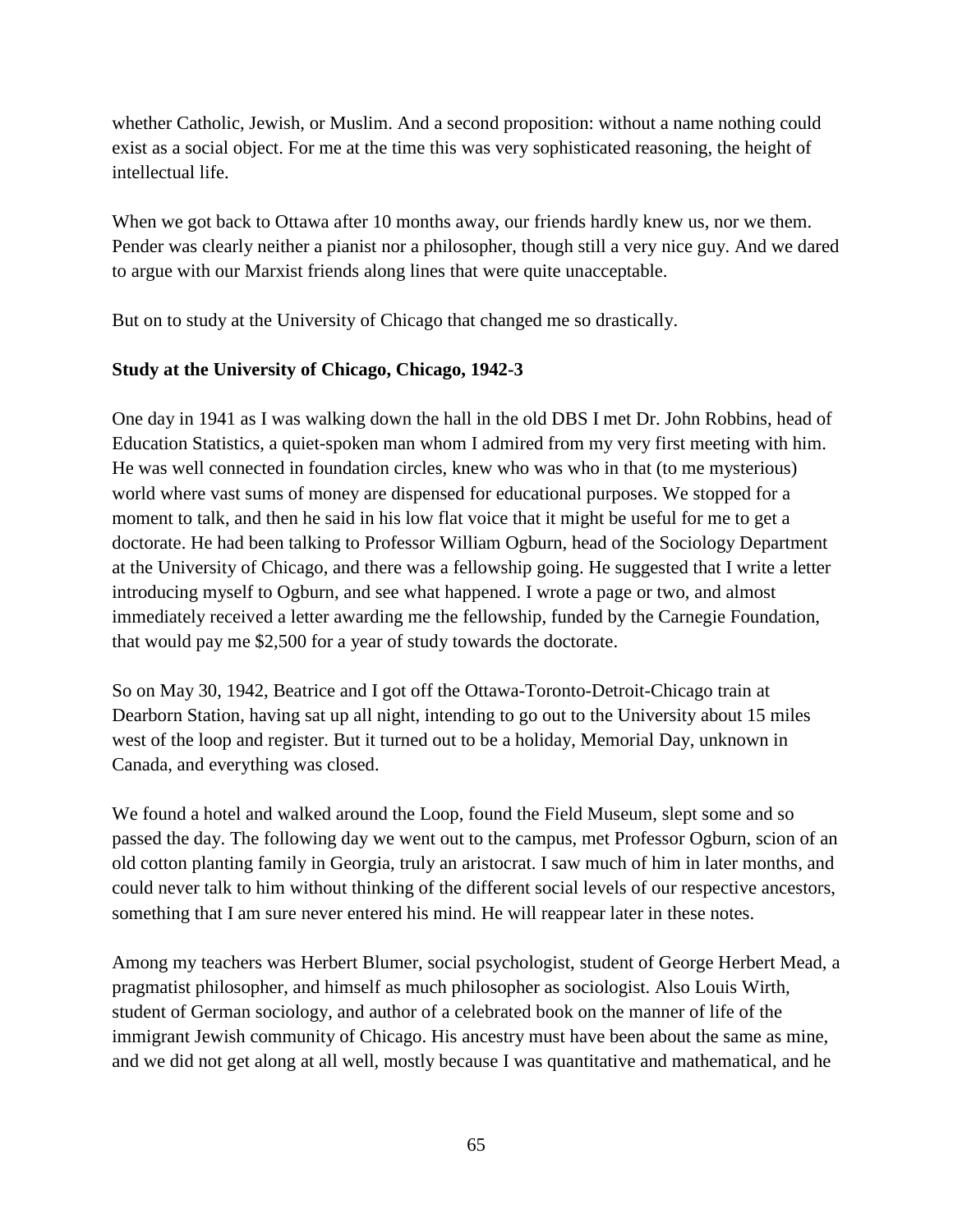was on the side of descriptive sociology. His book, The Ghetto, about the Jewish quarter of Chicago, is still in print.

## **Abortion as big business**

Then there was Ernest Burgess, a workmanlike scholar with good connections with the police. He transferred to me the records of an abortionist that the police had just closed up, and asked me to do a term paper on this data.

The data were an eye-opener. At that time abortion was strictly against the law--there was a sentence of 10 years in the penitentiary for doing one. Yet on the sixth floor of the State Lake building, mostly occupied by respectable businesses, was a large enterprise, founded and operated by Dr. Josephine Gabler, doing thousands of abortions year by year. The details of its working fascinated me. It did not get an appreciable amount of business from the passing trade within the Building. But it had a large number of agents, who visited beauty parlors and other establishments--any place where a woman was likely to say to her operator "I am in trouble..." and the operator would be able to say "Just take this card down to the address shown." It was the calling card of Dr. Gabler, and on its reverse side the beauty parlor operator or other, would write a code for what she guessed was the income of the woman in trouble. When the woman looked in at the suite on the 6th floor, the receptionist would take the card, turn it over, and say an amount that could be as high as \$300 or as low as \$25; the money would be turned over, the receptionist would anesthetize the woman and wheel her into a cubicle. No receipt was given, and she never saw the doctor who performed the abortion.

Inside the cubicle was a young beginning doctor (in the depression there were plenty of doctors willing to increase their income by a stint of a few hours doing abortions). Through much practice at the curetting used they became highly skilled, and there were not many casualties among their patients.

But now and again an angry husband or brother would call up and threaten the law on Josephine Gabler, the owner of the enterprise. For these cases a special private hospital was maintained on the edge of the city that sent an ambulance to pick up the woman and after treatment sent her home cured.

But there were a few cases in which the worst came to the worst and the woman died. For those a death certificate would be made out by a respectable doctor, and the woman would be provided with a funeral and burial.

Notwithstanding the rare mishap the place was recognized by respectable doctors as high quality, and they often referred their patients to Dr. Gabler's clinic.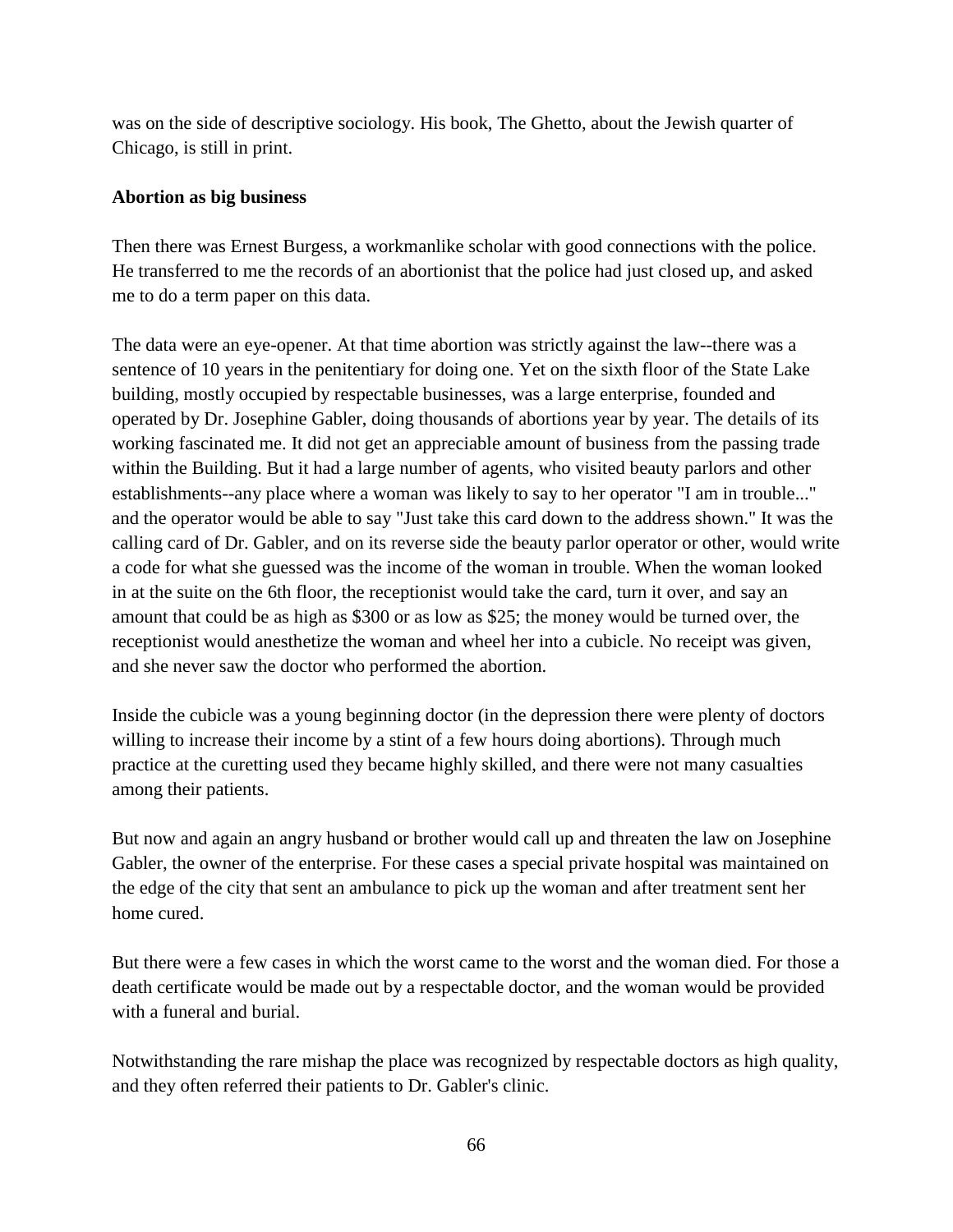Since everyone knew about this business--it required publicity to keep the supply of women coming--there had to be payoffs--to everyone from the cop on the beat all the way up to the state attorney's office.

As a young student from Ottawa I could only think "How well these Americans are organized."

What brought the whole enterprise to an end was a policeman at the low end of the payoff hierarchy. Thinking he was not getting his cut; he went to the Gabler apartment, and in the altercation with her drew his service revolver and fired it. By a sheer accident it hit and killed Gabler's daughter.

That was too much for the public, even in Chicago, and the outcry was such that the police regretfully closed the establishment and so through Professor Burgess I got my data.

Not the least of the educational advantages of the (uncertain) year in graduate school were our living arrangements. We spent a month or two in apartments with spiders and cockroaches, and then there was relief. I let Beatrice tell the story of

#### **Concord House**

Our introduction to life in a students' co-op came about through a fellow student of Nathan's named Barbara Weiss. We had arrived in Chicago on Columbus Day 1942, and found through the University of Chicago's Housing Office a small apartment in a large building on Ellis Avenue. It was furnished minimally but adequately, and was reasonably clean except for a heavy infestation, mainly in the bathroom, of some small insects thitherto unfamiliar to me. Cockroaches I knew from early days at 369 Bank and was happy enough not to find them in our new home. Each morning we flushed them down the bathtub drain before taking a shower. (Our fellow tenants, a few dozen of them, seemed to spend much of their time sitting on the sidewalk in front of the building listening to the World Series games on the radio. No TV in those lovely far-off days.)

Barbara, a delightful girl with a strong New York accent, took pity on our age and decrepitude (youth had not yet acquired its mistrust of anyone over 30--an age we were rapidly approaching)- -and urged us to consider a move to Concord House, a students' co-op on Hyde Park Boulevard where she lived.

Everything she told us about it was attractive including the expense, which I seem to remember as about \$100 per month meals included. We accepted her invitation to dine there and see how we liked it.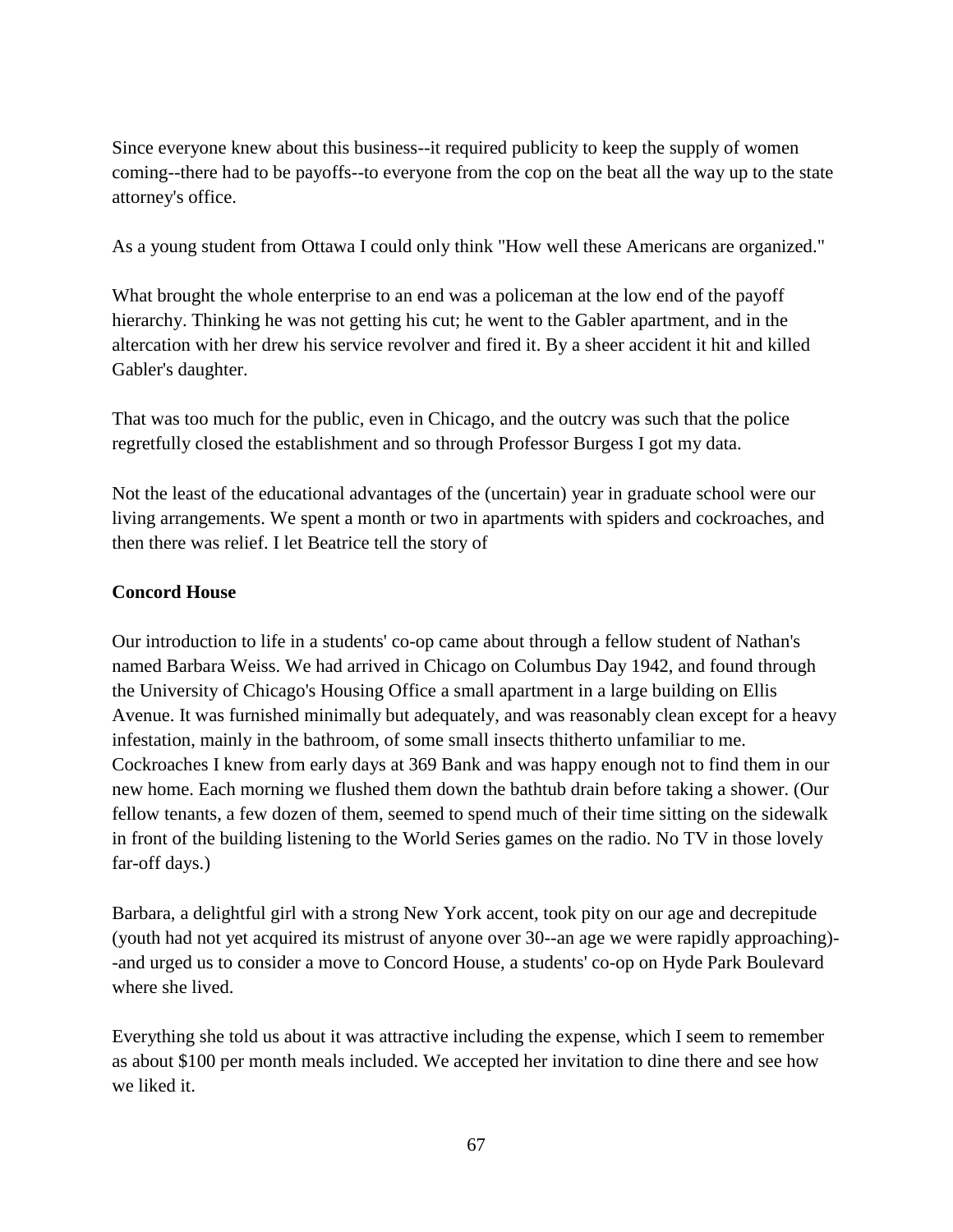We liked it enough to move in within a few days. Concord House, the name the students had given it, was actually a double house, half of it built late in the 19th century by a stockbroker who had built or bought it as a single for his bride and later had a mirror image of it attached for their only child, a daughter, when she married some years later. I think they had all three completed their lives at 5200 Hyde Park Blvd. If they had left any descendants we never found out. The houses were scheduled to be torn down to make room for a high rise apartment building, plans that were held in abeyance because of the war. Meanwhile the building was rented for enough to cover the taxes, and a small group of enterprising graduate students, was in possession. Their leading spirit was a young widow, Virginia Satterlee (Ginny), of an old Quaker family. One who became prominent in later life as an economist and social scientist was Bert Hoselitz, a wartime refugee from Austria. Most were graduate students at the University of Chicago, a few were young working people.

At this distance I no longer recall many details of how the house was run. There was a small governing board, chiefly consisting of Ginny who was no longer a student, Ellis Jump (always called Jay), in his last year in the School of Dentistry, Bob Overstreet, a non-student who was produce manager of a co-op supermarket grocery, and John and Miriam (Micky) Brush, who in later life became well-known geographers at Rutgers. . All in all, the inhabitants were about 27. Their names now echo faintly in my memory, though once I could have named them all: Lois Lacroix, Hal Holbrook, Faith Frampton, Edna something, Helen Mary Forbush, Gunhild Gustafson, Berthold Hoselitz. There was another Canadian, a girl from Nova Scotia. Oh, and Susie Mize with dark brown curly hair, who came from a town in the Deep South called Macedonia. Where are they now?

With our introductory dinner, for which we were charged \$2 for the two of us and which we found acceptable if not brilliant, we had apparently passed some kind of admittance test and were invited to move in. The idea of the board was that there should be a married couple in each house, chaperons with no precise supervisory duties, occupying the one large double bedroom that had a bathroom attached. Otherwise there was one more bathroom on each side with some rules for use which I have forgotten. It was considered very bad form indeed to take an unauthorized bath in someone else's time without permission.

One reason we were so quickly approved for membership seems to have been that the married couple in residence in our half of the house had been called away for reasons military or otherwise, so that the right-hand house lacked whatever supervision it should have had. A difficulty immediately arose. The right-side room and bath was officially unoccupied, but another member, a sad girl named Edna, had moved into it. I have forgotten, but I think her fiancé who had once expected to share it with her, was a war casualty. We were therefore lodged temporarily in a largish bedroom in the left-hand house while the board proposed to fight it out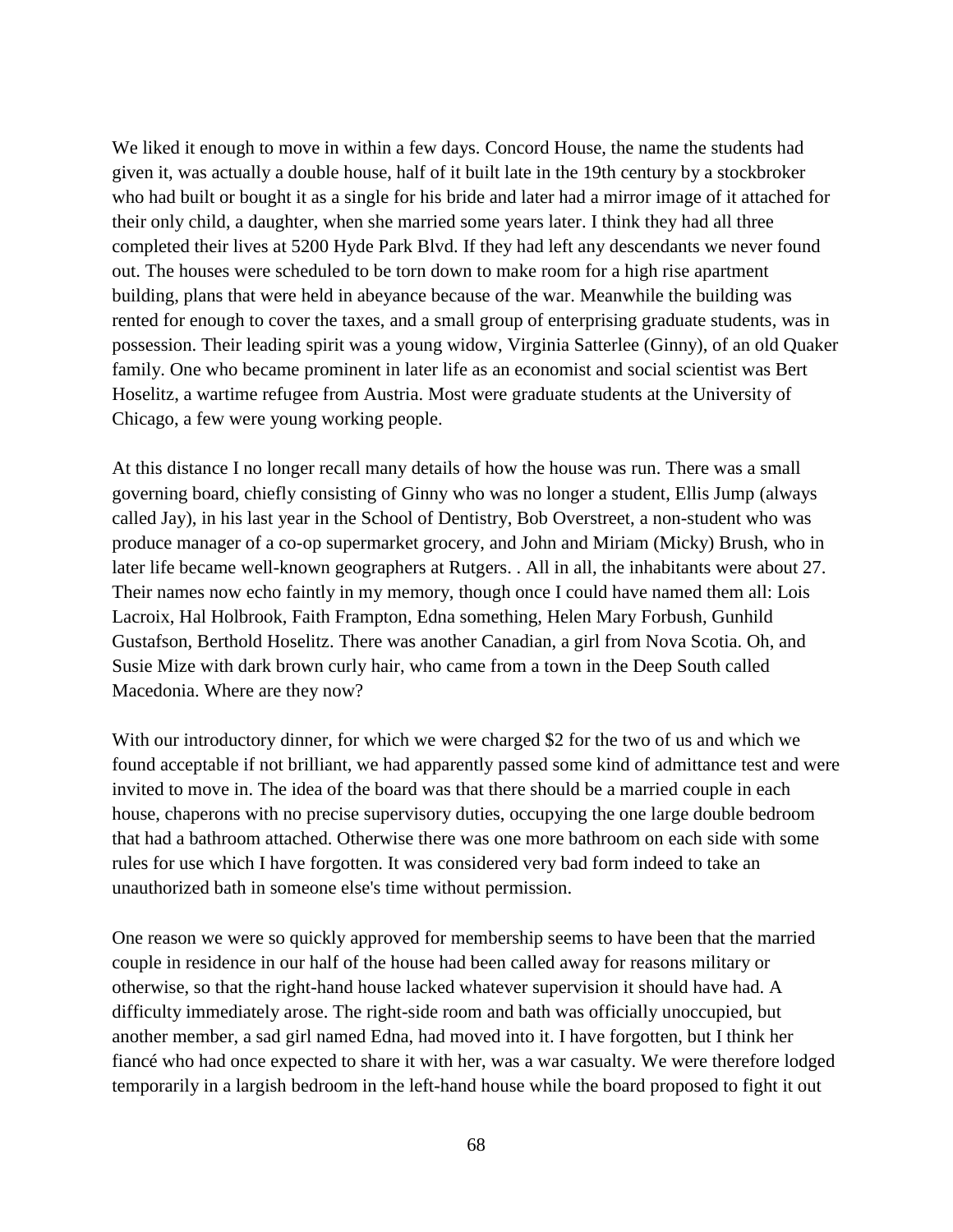with Edna who did not want to move. Part of her argument was that there was a leak in the cold water tap of the bathtub so that she invariably finished her weekly bath sitting in three inches of cold water. We knew nothing of this rannygazoo when we moved in, and as soon as we found out we refused to dislodge that poor sad girl and said we were satisfied with such bathing facilities as were available to us. There was a considerable flap about which we were kept in the dark, but we stood firm, our main ground being that there were victims of the Nazi invasion of Poland who were living in hollow trees in the snow, and having to share a bathroom with ten or so other people didn't seem all that desperate.

There was a lot of work to be done, and each of us contributed a nominal five hours a week. Beatrice made the Sunday dinner, our paid cook being free on Sunday. Nathan, Canadian and hence practiced in tending furnaces, looked after the furnaces in the two houses. To economize we used soft coal, dirty but all we could afford. And very bulky: on a cold night I reckon I shoveled half a ton into the two furnaces.

The house also looked to the entertainment of its members. We had Saturday night parties, with dancing to a piano. Never will I forget the performance by Bert Hoselitz, brought up in Vienna and a friend of his, also Viennese, as they danced a Strauss waltz around our spacious living room that had been cleared of furniture.

All in all it was a delight to live as a member of this community, inevitable gossip and all. We invited the august Professor Herbert Blumer, who was one of my sociology teachers, to have dinner with us one night so that he could see the Concord House model of collective living.

Quite outside of Concord house I learned much from fellow students. One was Reinhold Bendix, who studied and taught the work of Max Weber, building on it his own creative additions. There was Patty Peck, a girl of poor family from the South, but very very smart, Tony Weinlein, who maintained himself at school working as a pharmacist, but who ultimately dropped out: he had no real taste for academic work. And Annabelle Bender, whom we visited in Milwaukee where her family generously put us up. She subsequently did have an academic career, and I have been intermittently in touch with her.

One of our student friends was a man named Harry Walker, a black, with whom we more than once went out drinking beer. On one occasion we with our wives went into a bar on 63rd Street, sat down at a glass-topped table and ordered; four well-filled beer glasses were placed in front of us.

On the first sip it was plain to all four of us that liquid soap had been added to the beer. "This is in my honor," said Harry sadly, almost apologetically. I happened to have in my pocket some cardboard coasters, and it was a simple matter to place one on top of a glass, and holding it